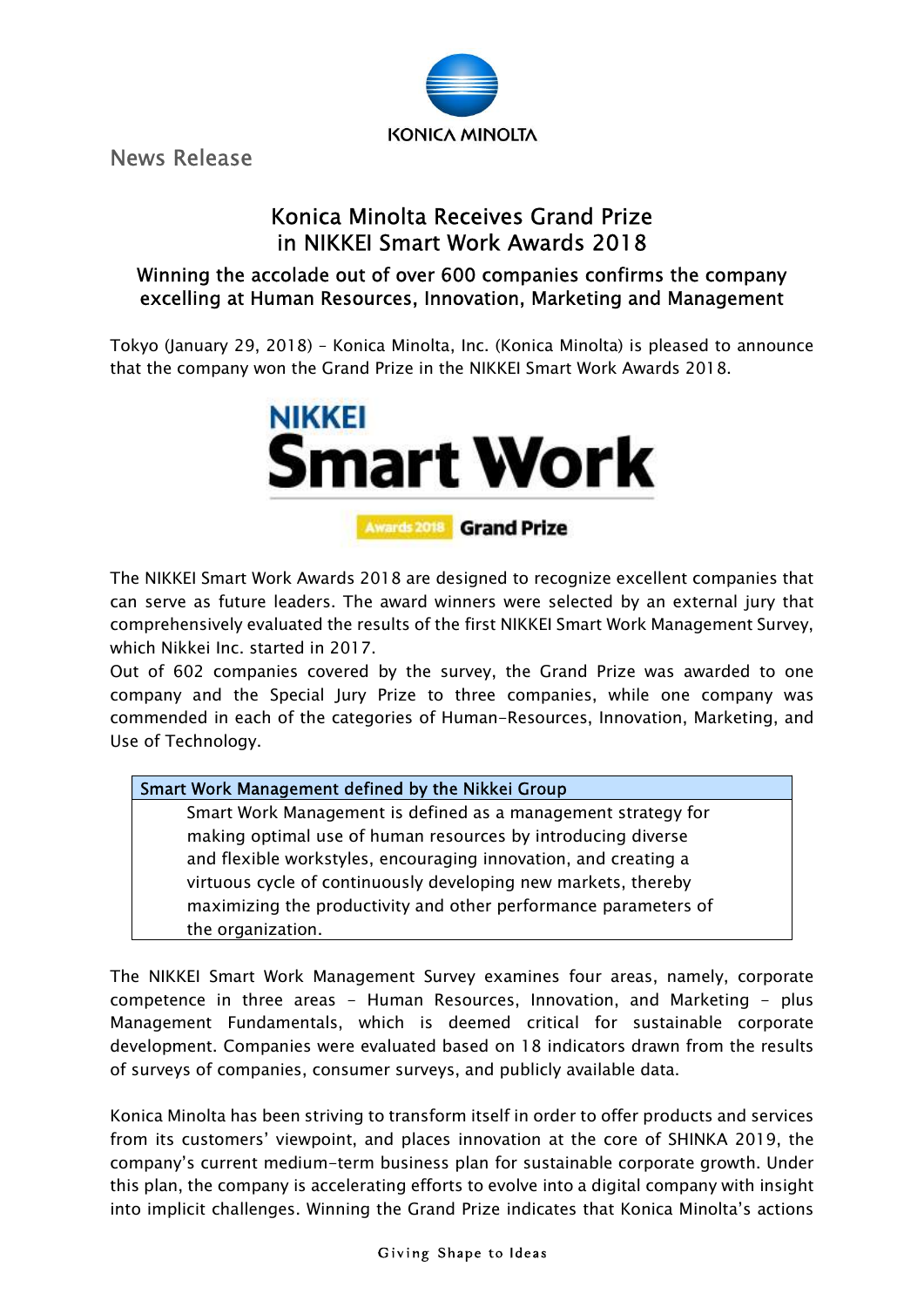are in line with the concept of Smart Work Management and the company is delighted to receive this recognition of its efforts.

## Konica Minolta's Actions

#### 1. Advancing Personnel Diversity to Drive Innovation

Recognizing that the personnel diversity is the source of innovation, Konica Minolta is rapidly reforming workstyles and creating a corporate culture in which members with diverse backgrounds can use their skills to the fullest.

| Evaluation indicator                      | Actions taken by Konica Minolta                                                                                                                                                                                                                      |  |
|-------------------------------------------|------------------------------------------------------------------------------------------------------------------------------------------------------------------------------------------------------------------------------------------------------|--|
| Implementation and use<br>of technology   | Effectively sharing knowledge by using cutting-edge<br>$\bullet$<br>systems and improving human work efficiency by Robotic<br>Process Automation (RPA)<br>Building a security-focused remote-work environment<br>covering all members of the company |  |
| Promotion of diversity                    | Encouraging mid-career and international recruiting<br>Hiring diverse personnel and acquiring technologies by<br>facilitating M&A                                                                                                                    |  |
| flexible<br>Diverse.<br>and<br>workstyles | Permitting members to take on a second job or work<br>concurrently and introducing the Job Return System to<br>encourage members to apply their external<br>work<br>experience to their work at Konica Minolta                                       |  |
| Investment<br>human<br>in.<br>resources   | Implementing a short-term overseas training program for<br>young members                                                                                                                                                                             |  |

#### 2. Encouraging Innovation for Sustainable Business Growth

Konica Minolta is encouraging innovation in all aspects of its transformation into a company that offers solutions from its customers' viewpoint by raising the level of its digital imaging technologies and acquiring new technologies through M&A to combine with IoT and AI.

| Evaluation indicator                          | Actions taken by Konica Minolta                                                                                                                                                                                                                                                    |
|-----------------------------------------------|------------------------------------------------------------------------------------------------------------------------------------------------------------------------------------------------------------------------------------------------------------------------------------|
| Development of new<br>business                | Opening a Business Innovation Center (BIC) in five<br>$\cdot$<br>locations around the world to develop and offer new<br>businesses tailored to local needs and markets                                                                                                             |
| Structure for promoting $\cdot$<br>innovation | Educating members on the KM-Way methodology, which<br>specifies the concept, process and mechanisms for<br>digital innovation, and<br>promoting<br>the<br>applying<br>methodology<br>Implementing the TRANSFORM AWARD program to share<br>best practices in transformation efforts |
| Collaboration<br>with<br>external parties     | Opening Konica Minolta Hachioji SKT, R&D labs for<br>collaboration with external organizations                                                                                                                                                                                     |

## 3. Developing Markets by Offering New Value

Konica Minolta is striving to create new value to contribute to the evolution of business and society under SHINKA 2019, its medium-term business plan for sustainable growth.

| Evaluation indicator | Actions taken by Konica Minolta                                                       |  |
|----------------------|---------------------------------------------------------------------------------------|--|
|                      | Implementation and use $\cdot$ Promoting the implementation of digital marketing as a |  |
| of technology        | management policy                                                                     |  |